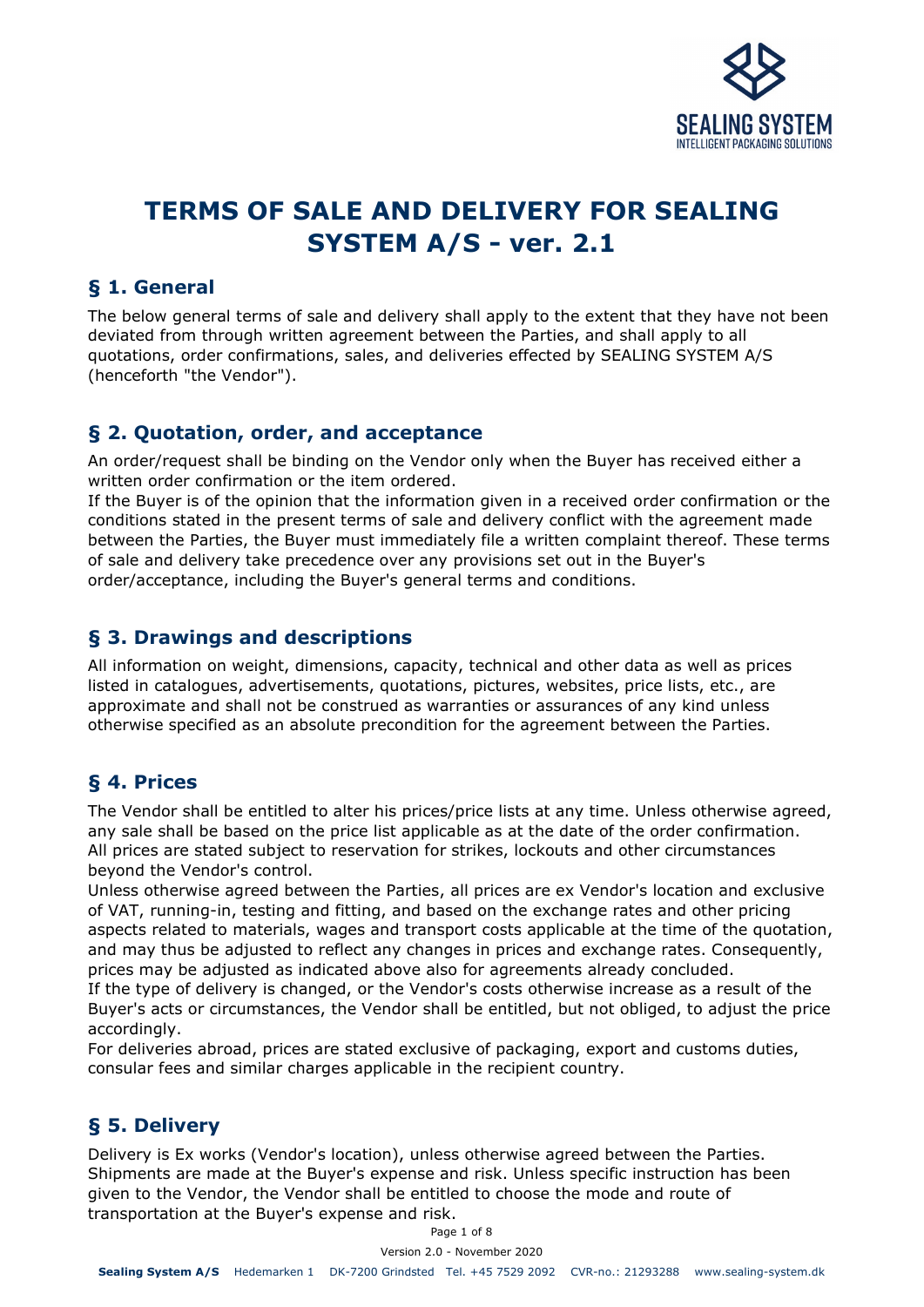

The Vendor shall not be liable for transport damage, and it is the Buyer's responsibility to take out separate carrier insurance. If the Buyer receives a damaged product, and the damage has occurred during transportation, the Buyer must immediately contact the carrier. The Vendor assumes no liability whatsoever for damage occurred during transportation. It is the recipient's responsibility to check the goods for defects on arrival.

# **§ 6. Time of delivery**

The time of delivery shall be determined when the agreement is made. The specified time of delivery is indicative only and given subject to reservation for delays due to strikes, lockouts, war, mobilisation, seizure, currency restrictions, transport restrictions, propellant restrictions, fire, absent or defective subcontractor deliveries, or any other cause beyond the Vendor's control, and in such circumstances, the time of delivery may be extended by a number of days corresponding to the duration of the hindrance. Delivery by such extended time of delivery shall in every respect be considered timely.

If the time of delivery is specified as a period of a given number of days or weeks, this period shall run from the time when the Vendor has received all the accurate information from the Buyer required to execute the order. If the Buyer fails to make any due payment, the time of delivery shall be extended by a period corresponding to the delay of the payment in question.

If a delay occurs for any other than the aforementioned reasons, such delay shall not entitle the Buyer to cancel the order in part or in full or claim other remedy for breach of contract against the Vendor, unless such delay must be considered material, and the Vendor has failed to make delivery within 14 days after receiving the Buyer's written demand for delivery. In no event may a claim in damages be raised for the Buyer's operating loss, lost profits, payment of penalties or other indirect loss.

# **§ 7. Items on trial**

Items on trial will be shipped only subject to prior written agreement with the Vendor, and provided the Buyer pays the freight both for the delivery from the Vendor and for any return of the goods.

If the Buyer fails to return a product after the end of the trial period, an invoice for the product will automatically be issued after the expiry of the trial period in accordance with the present terms of sale and delivery, and based on the Vendor's applicable price list.

The Buyer is liable for the product and for keeping it properly insured during the trial period.

# **§ 8. Payment**

Unless otherwise agreed in writing, all payments must be made by the date specified in the invoice, which is usually stated net cash on delivery. If no date has been specified, the terms of payment are cash on delivery.

If the Buyer fails to make payment in due course, the Vendor shall be entitled to charge a penalty interest on the amount due, corresponding to 2% per month of the account balance as from the time of agreed delivery and until payment is made. Failure to make payment by the stipulated due date may cause the debt to be submitted for collection without further notice, and the Vendor shall in such case be entitled to charge collection costs in addition to the charges provided for by Danish executive order no. 601 of 12 July 2002.

The Buyer shall not be entitled to retain any part of the purchase sum as security for the performance of an obligation arising out of the provisions of S. 14, below. Similarly, a delay in the delivery of an insignificant part of a consignment shall not entitle the Buyer to refrain from making full payment in accordance with the agreements made.

Page 2 of 8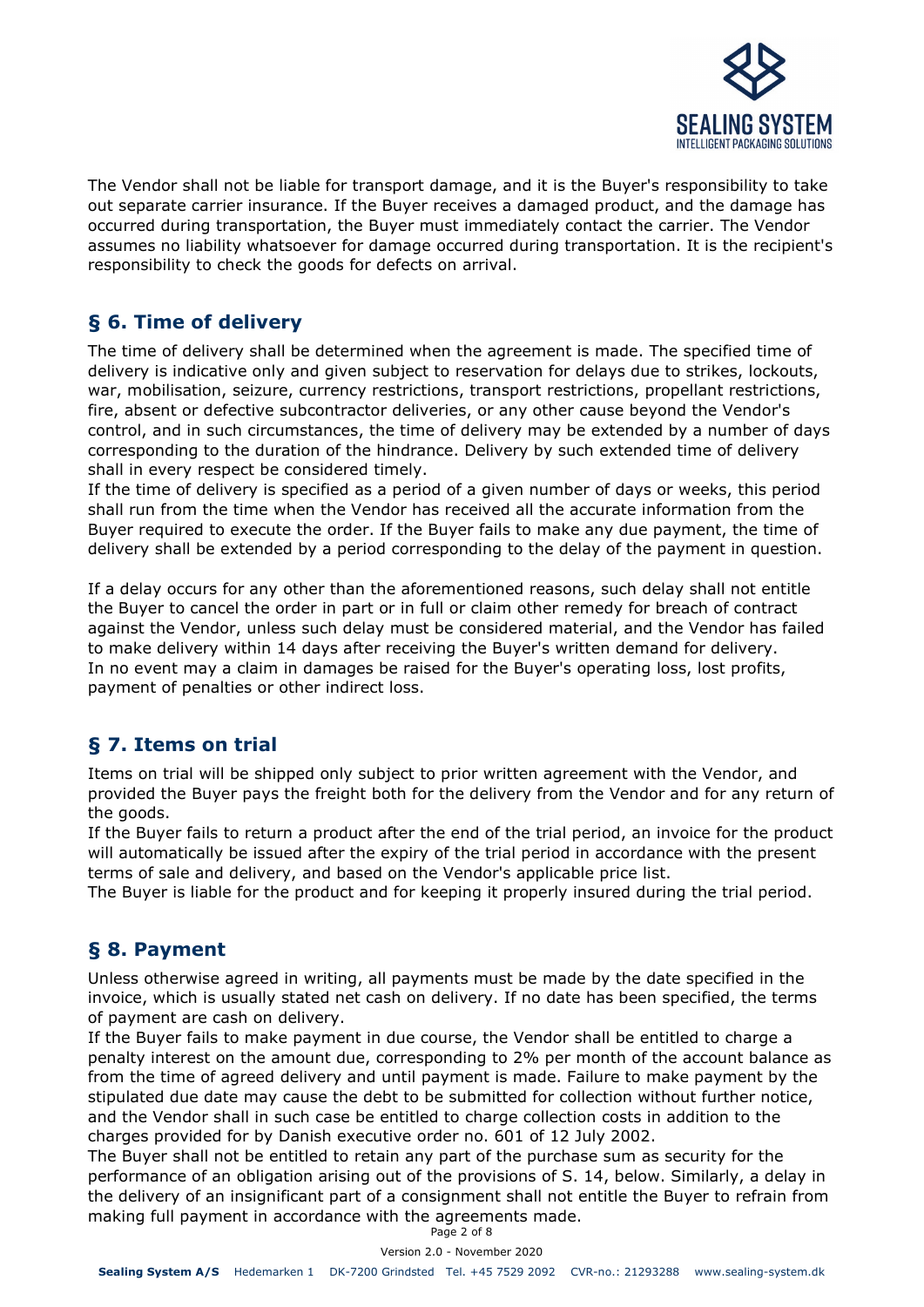

If any items which according to a separate agreement or contract are scheduled for delivery at a specific time are not accepted by the Buyer in due course, the Vendor may in its sole discretion and after notifying the Buyer, either let the item(s) be sold at the Buyer's expense, or store the item(s) at the Buyer's expense, in which case the Buyer shall pay the costs of such storage. Regardless of any delays in the delivery, the Buyer shall in any case make the stipulated payment when it falls due. If the Vendor chooses instead to store the items, such storage shall be at the Buyer's risk.

### **§ 9. Retention of property**

The sold items shall remain the property of the Vendor until full and final payment, including payment of any accrued interest, etc., has been made.

If the items have been modified or processed, the retained property rights shall cover the modified or processed items up to an amount corresponding to the value of the items at the time of sale.

### **§ 10. Design changes**

The Vendor reserves the right to make any such changes of the design, execution, etc., as may be considered necessary by the Vendor, prior to delivery and without prior notice. Such changes will entitle the Buyer to cancel the order only if the Buyer can document that a particular design or execution, etc., was a material precondition for making the order. Neither such changes, nor any resulting cancellation of the order shall entitle the Buyer to claim any sort of compensation, including a proportional reduction of the purchase price.

# **§ 11. Drawings, etc.**

All drawings, estimates, descriptions or other printed material, whether analogue or digital, provided in the course of submitting quotations or making deliveries, shall remain the property of the Vendor and may not without the Vendor's written consent be reproduced, submitted to other companies or used as a basis for work. All material produced by the Vendor for use in submitting quotations must be returned upon request.

# **§ 12. Packaging**

Returned crates or other packaging material will not be credited to the account and will be accepted only subject to written agreement.

# **§ 13. Defects**

For a period of 12 months from the delivery of the sold item, the Vendor shall be liable for any fault in the item's design, manufacture or materials, provided the Buyer can document that such fault is caused by intent or gross negligence on the part of the Vendor.

The Vendor shall not be liable for defects resulting from general wear, misuse, abnormal use, inadequate maintenance, failure to observe the Vendor's instructions or own attempts to repair the item. The Vendor shall also not be liable for defects if the item delivered by the Vendor is used together with any components which are not produced or approved by the Vendor. If the Vendor is liable for faults and defects as specified above, the Vendor, in its sole discretion, shall be entitled to either replace or repair such components or parts which are found to be defective due to faults in design, manufacture or materials. The Buyer shall pay all costs of disassembly, shipment, reassembly and start-up, etc.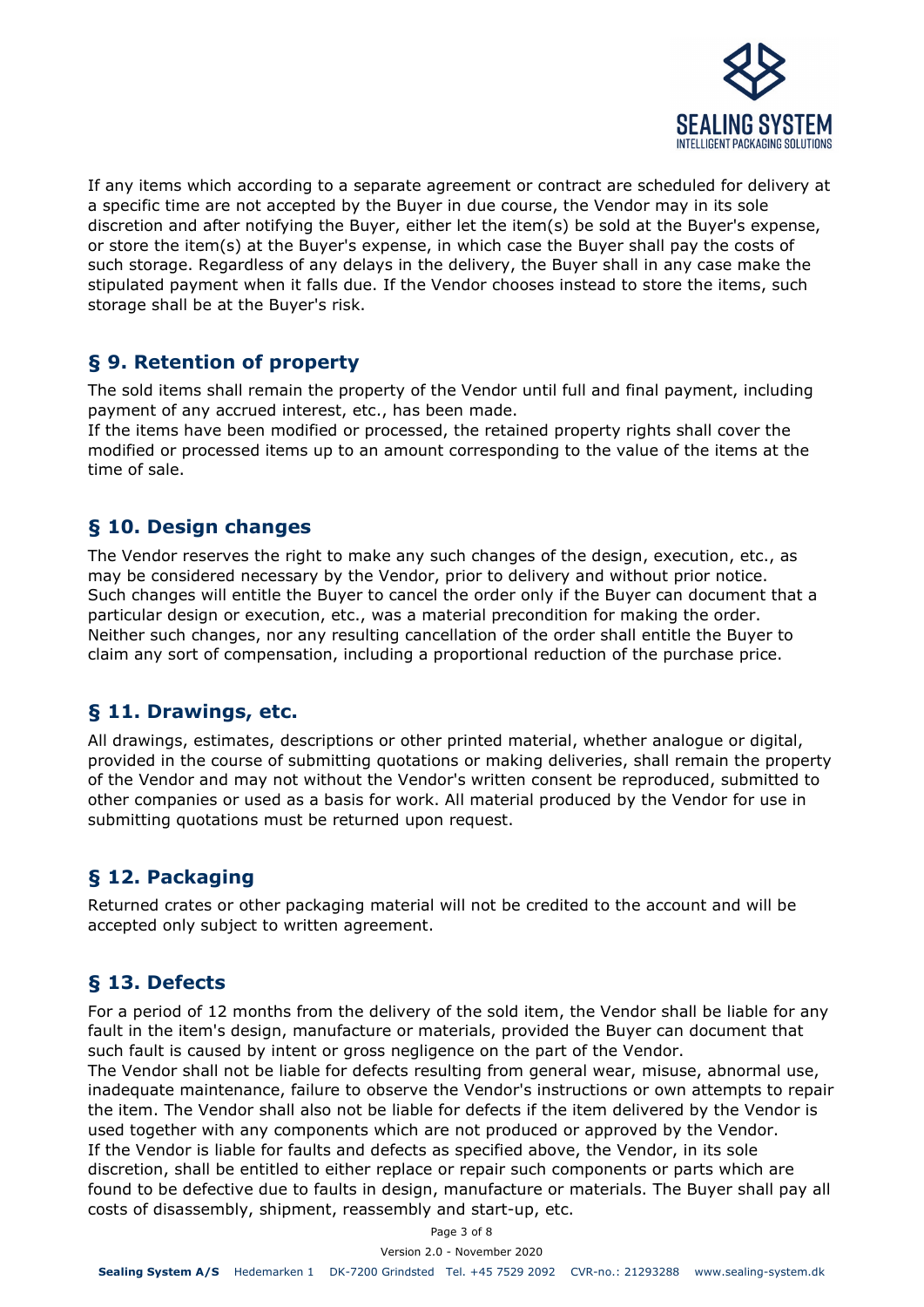

The Buyer may not remedy any defects unless the Vendor has acknowledged the defects and approved the way in which the defects will be remedied.

The Buyer is encouraged to immediately perform any examination required by sound business practice as soon as the sold item is in his possession. If the sold item is found defective, the Buyer must notify the Vendor in writing of such defect within 5 workdays from the time of delivery. After the expiry of this 5-day time-limit, it will no longer be possible to raise any claim with reference to that defect. In no event may a claim in damages be raised in respect of the Buyer's operating loss, lost profits, payment of penalties or other indirect loss.

The Vendor shall not be liable for faults and defects pointed out more than 12 months after delivery by the Vendor.

If no fault or defect can be found, a service charge of DKK 800 per hour or part thereof will be invoiced and charged from the Buyer.

If the sold item is to be repaired or replaced, it must be shipped in the original packaging, and if the item is to be transported at the Vendor's expense, it is up to the Vendor to choose the preferred forwarding agent.

If the Vendor repairs a used component belonging to the Buyer, or if the Buyer acquires a used component which has been repaired or refurbished by the Vendor, the Buyer shall have the same right to hold the Vendor liable for any defects in the sold item as described above; however, the Vendor's liability for defects shall in this case be restricted to a period of 3 months from delivery.

The above stipulations shall apply also to defects in services provided by the Vendor in connection with a sale of the Vendor's items, including, but not limited to, fitting, replacement, installation or similar services. The same applies to defects in the Vendor's testing or final hand-over testing of the sold item.

# **§ 14. Disclaimer**

The Buyer shall have no remedies for breach of contract other than those expressly mentioned in the present terms of sale and delivery.

In no event can the Vendor be held liable for any operating loss, lost profits, payment of penalties, lost time or any similar indirect loss.

In no event can the Vendor's liability exceed the purchase sum stipulated in the agreement.

# **§ 15. Product liability**

Any damage or injury which falls clearly within the realms of Danish Act no. 261 of 20 March 2007 on product liability shall be covered by the provisions of said act.

As regards cases of product liability not covered by the provisions of said act, the following restrictions shall apply:

The Vendor shall be liable for personal injury only if it is documented that the injury is caused by errors or negligence attributable to the Vendor or to others acting under the Vendor's responsibility.

The Vendor shall not be liable if the Vendor can document that the defect in the item occurred because the item is required to conform to indispensable regulations issued by the authorities, or because the available scientific and technical knowledge at the time of launching the product on the market did not allow the defect to be detected.

Furthermore, the Vendor shall not be liable if it must be assumed that the defect causing the injury did not exist when the Vendor launched the product on the market.

The Vendor shall not be liable for damage to real property or movables occurring while the material is in the Buyer's possession. Similarly, the Vendor shall not be liable for damage to any products manufactured by the buyers, or to products in which such products are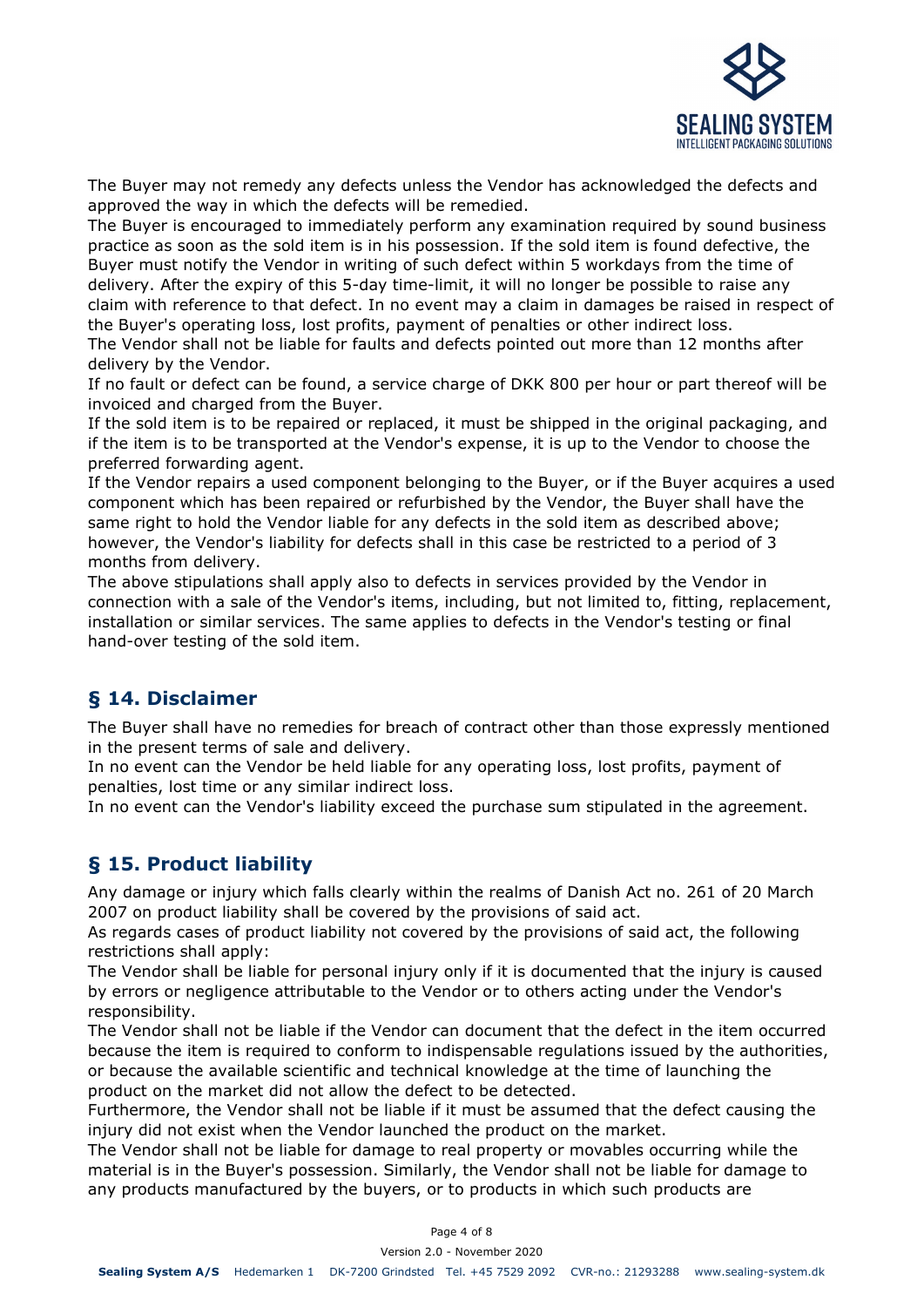

integrated. In other respects, the Vendor shall be liable for damage to real property and movables on the same conditions as for personal injury.

The vendor shall not be liable for operating loss, lost profits or other indirect loss. If and to the extent that the Vendor is held liable under product liability to any third party, the Buyer shall indemnify and keep the Vendor harmless to the same extent of liability as restricted by the above three clauses.

These restrictions of the Vendor's liability shall not apply in case of gross negligence on the part of the Vendor. The Vendor restricts this liability to cover only direct loss resulting from gross negligence on the Vendor's part, and to an amount not exceeding DKK 20,000.00 per complete delivery. A compensation awarded for injury may be reduced or withdrawn altogether if the injured party has contributed, through intent or negligence, to the cause of the injury. If a third party raises a claim against either of the Parties for compensation under these provisions, the affected Party shall immediately notify the other Party thereof.

The Vendor and Buyer are mutually obliged to accept trial before the court or arbitration tribunal which considers claims for compensation raised against them on the basis of injuries allegedly caused by the material.

### **§ 16. Product information, advisor's liability**

The Vendor is generally liable only for ensuring that the item sold conforms to the specifications provided in connection with the sale – not for ensuring that the item is suited for the Buyer's use.

Any liability beyond that is assumed by the Vendor only if the Vendor has provided separate, written advice to the Buyer in the form of projecting work, performance of actual calculations, or issuance of a separate written opinion about the sold item's suitability for a particular purpose, to a buyer who cannot be assumed to possess the required technical expertise to independently assess the item's suitability. The Vendor shall not be liable for such opinions if it has been specified that the opinions are based on estimations or judgements.

The Vendor assumes liability only if the advice provided must be considered inadequate compared to the knowledge regarding the subject of the advice which the Vendor possessed at the time of giving the advice. The Vendor's advice is given on the basis of data provided by the Vendor's suppliers, and the Vendor will cover loss resulting from faults in this data material only to the extent that the Vendor's suppliers compensate the Vendor for such faults.

If faults are found in the written advice provided by the Vendor in connection with the Vendor's delivery, the Buyer shall notify the Vendor without undue delay, as soon as the Buyer has realised or ought to have realised such faults.

If this provision is disregarded, the Vendor will compensate only loss occurring as a direct consequence of the Vendor's faulty advice at the time when the Buyer should have notified the Vendor.

If a complaint is filed in due course, the Vendor will provide the Buyer with new advice, free of charge. The Vendor's liability for loss occurring as a consequence of a faulty advice shall be limited as follows:

The Vendor limits its liability to direct losses resulting from the Vendor's faulty advice, and to an amount not exceeding DKK 10,000.00 per complete delivery.

The Vendor never assumes any liability for operating loss, lost profits, payment of penalties or other indirect loss.

The Vendor's liability for loss occurring as a result of faulty advice shall lapse no later than 1 year after hand-over to the Buyer of the delivery to which the advice related.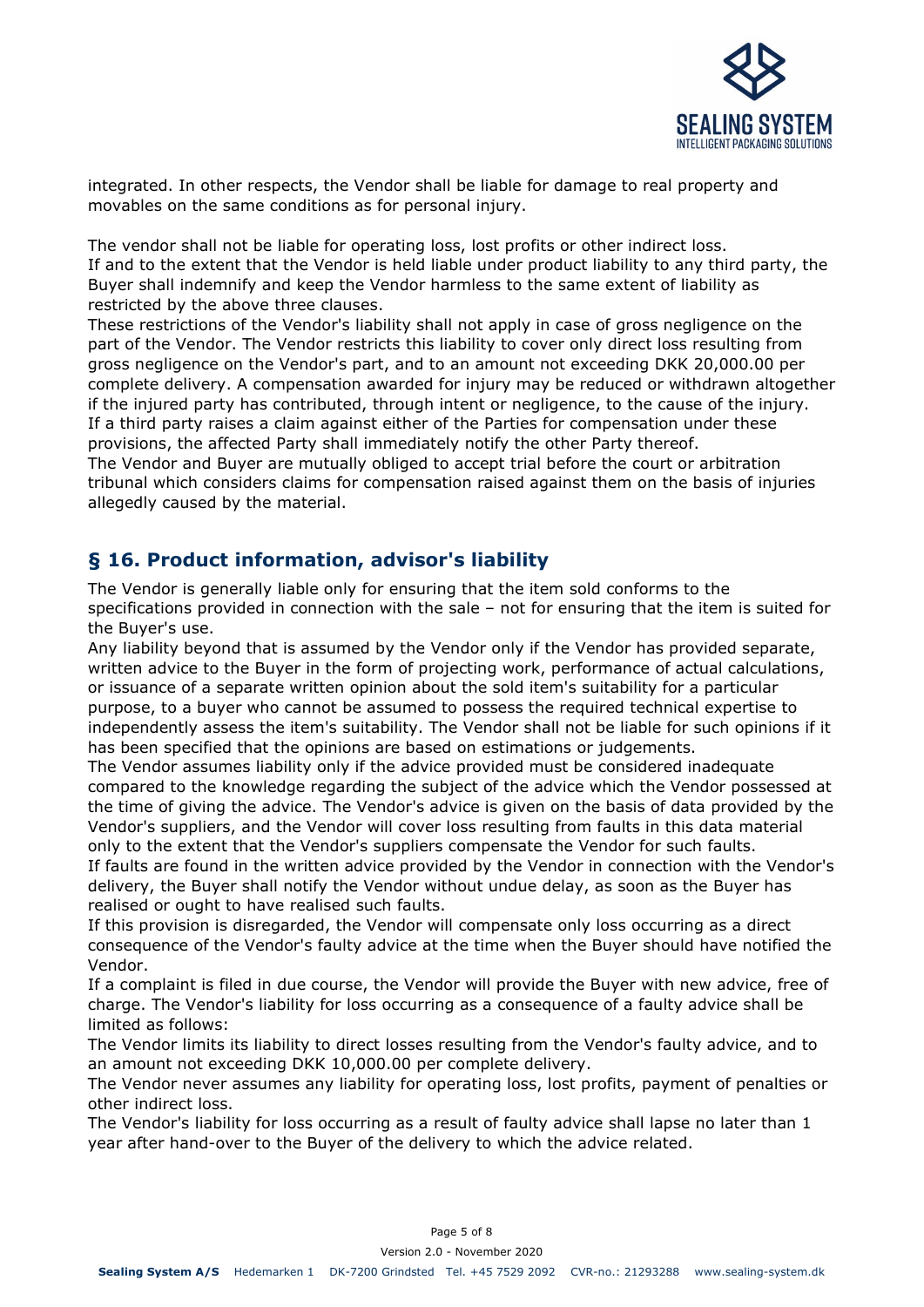

# **§ 17. Fitting and running-in**

If the Buyer decides to let the Vendor provide services of fitting and running-in of the purchased item, the Vendor will always keep his fitters insured against accidents, whereas any auxiliary crew and equipment will not be insured by the Vendor, as auxiliary crew members are considered employees of the Buyer, and as auxiliary equipment is borrowed from the Buyer, who also makes all required products, utility supplies, pressurised air, 400V electric power, external installations, truck, lifting gear (crane and possibly crew lift) and packaging available to the Vendor or to the Vendor's partner.

At the start of the fitting process, the area must be clean and dry, and the main utility supplies must be available and ready for use on the site. If the Buyer requires that the Vendor or its staff attend specific training/instruction prior to performing fitting work at the Buyer's location, the Buyer shall pay all related costs for the Vendor and its staff.

### **§ 18. Software**

The products sold by the Vendor function by means of software. In addition to the general terms of sale and delivery, this software is subject to the following provisions:

#### A. Right of use only

When products are acquired from the Vendor, all property rights and copyrights in the software, source code, accompanying documentation, and technical specifications, etc., are retained by the Vendor. Thus, the Buyer acquires only a limited, non-exclusive right of use in the software.

The present terms and conditions shall apply also to any updates of the software. The Buyer acknowledges that according to the Danish Copyrights and Marketing Practices Acts as well as international conventions, all software, pictures, user interfaces, photographs, animations, video, sound, music, text, electronics, manuals and plug-in applications, considered individually as well as collectively, constitute a copyrighted work which is the property of the Vendor or the relevant suppliers.

#### B. Scope of the right of use

The Buyer is not in any circumstances allowed to perform or have others perform any reverse engineering, decompilation or disassembly of the software without the Vendor's prior written consent. If and to the extent that the Buyer wishes to develop software which is interoperable with the Vendor's software, the Buyer shall contact the Vendor in order to obtain the required information. However, the Vendor shall not be required to provide such information but may instead refer the Buyer to take the aforementioned steps.

The copyrighted material mentioned above may in no circumstances be copied. If the Buyer can document that the software has been destroyed, the Buyer may, after contacting the Vendor and making a specific agreement to this effect, be provided replacement software, possibly against a separate charge.

The software is licensed as a single product and may be used only together with the specific product with which the right of use has been acquired.

The Buyer acknowledges that the software provided is standardised software and that the Vendor does not warrant that the software will satisfy the Buyer's needs or expectations. The Buyer further acknowledges that the software - like all other software - may contain faults and defects, and that any costs incurred by the Buyer as a result of any required fault correction and updating will not be covered by the Vendor.

#### C. Transfer of the right of use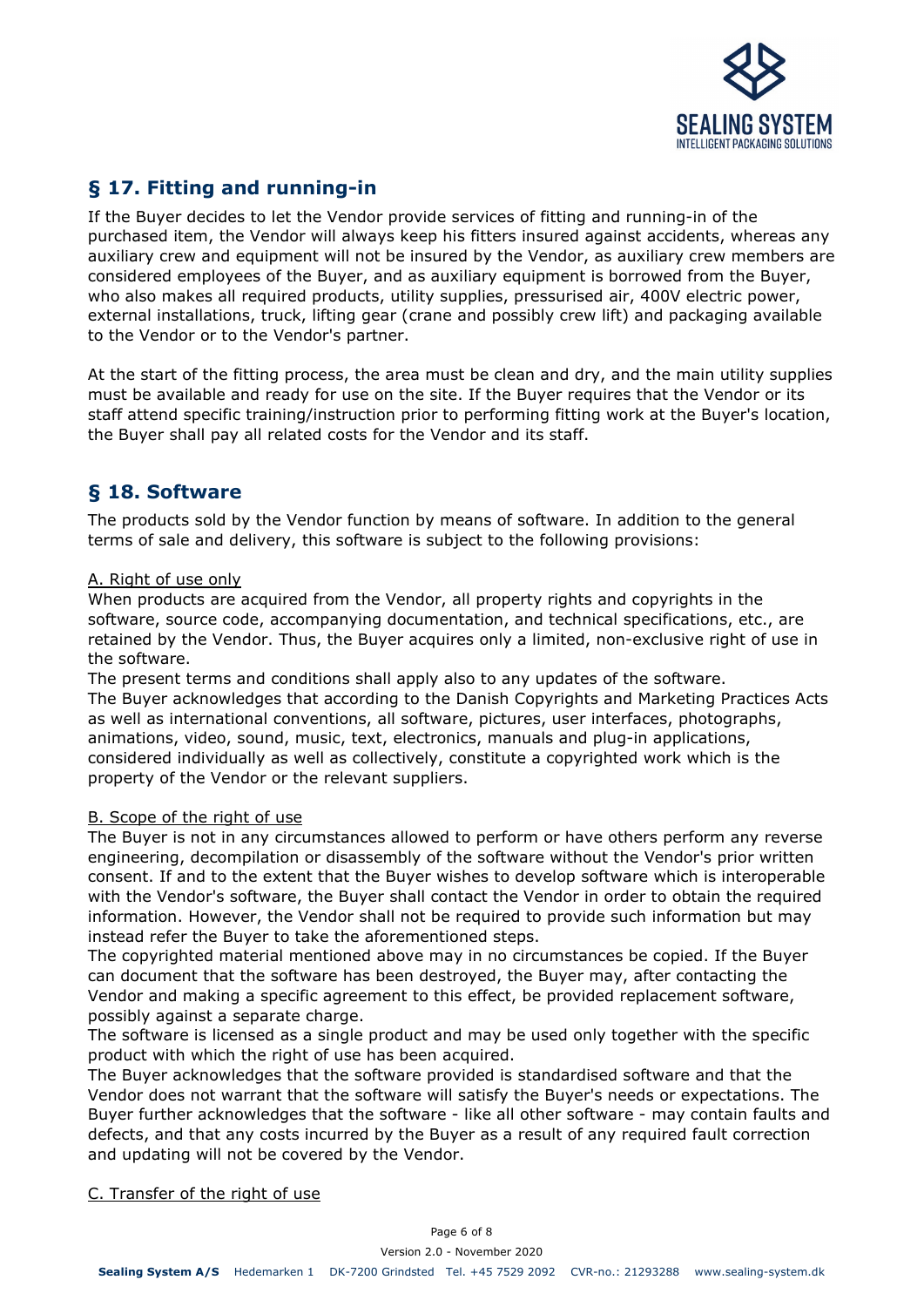

The right of use in the software may be transferred to a third party only in its entirety (inclusive of all components, media and printed material as well as any updates), provided this is done together with the specific product on which the software is installed.

Such transfer is conditional upon the Buyer's assurance that such third party accepts the present terms of sale and delivery, including the conditions of using the software.

In the event of such transfer, the Buyer shall immediately destroy any copies and updates of the software and any other material belonging to the Vendor, if and to the extent that such material, etc., is not transferred to the third party.

If the software is an upgrade, the transfer shall include all previous versions of the software. In this context, "transfer" shall mean all types of surrender, including by gift and debt enforcement.

#### D. Sanctions

If the Buyer is found to infringe the above stipulations, the Vendor shall be entitled to demand that all software and any copies thereof be destroyed or returned to the Vendor. In addition, the Buyer shall specify the scope of the infringement by stating the number of copies transferred, the associated sales figures, as well as the names of the recipients. Furthermore, the Vendor may seek to terminate such infringement through the issue of an unsecured injunction, just as such infringement may give rise to a claim for compensation as well as a reasonable consideration, and may result in criminal liability and destruction of any unlawful copies made.

#### **§ 19. IP rights, etc.**

The Buyer accepts and acknowledges that the Vendor holds all other IP rights in the products made by the Vendor.

#### **§ 20. Governing law and venue**

Any disputes between the Parties shall be governed by Danish Law with the court of Esbjerg as the venue. However, the Vendor may demand that the dispute be settled by arbitration according to the applicable rules. The governing law shall not include the international civil law rules of Danish law, such as CISG.

### **§ 21. Other**

Any amendments or additions to the present terms of sale and delivery shall apply only when agreed in writing between the Vendor and the Buyer.

### **§ 22 Covid-19**

Because of Corona virus (Covid 19) and the potential development, spread and impact of the virus, which is unpredictable and may influence and possibly prevent the Seller or its subcontractors' from timely performance of their obligations in relation to offers, confirmations, sale and delivery, these shall all be made subject to the proviso that if the Seller's performance of their contractual obligations are delayed, prevented or otherwise unfairly burdensome due to or in relation to Corona virus or similar pandemic, epidemic, etc. and regardless of whether this would amount to acts of God, or otherwise be regarded as foreseeable - the Seller shall disclaim any liability (including penalties and other compensation) for non-performance of obligations up until the time when the Seller's performance of their